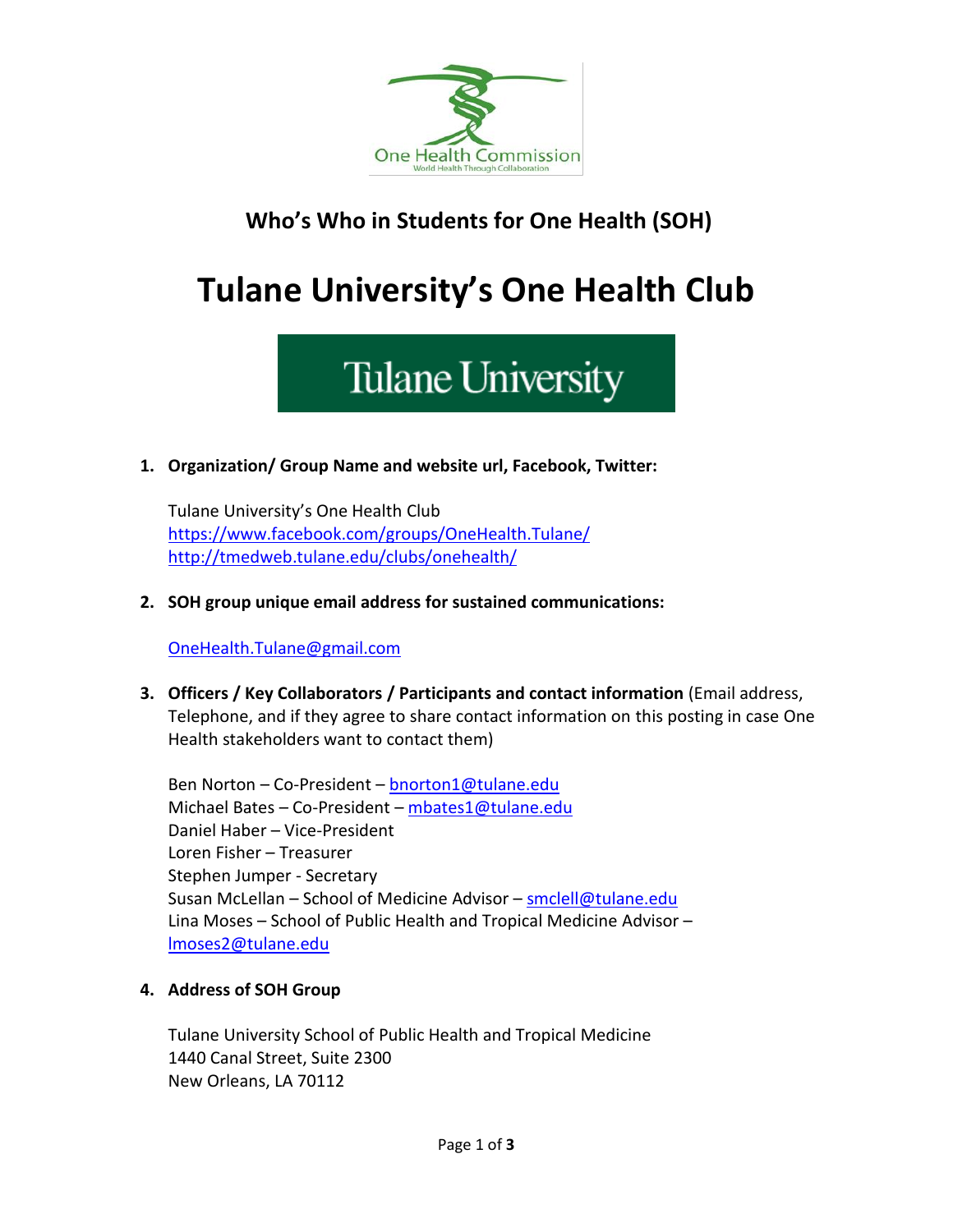#### **5. Sources of funding for Group**

Student Government funding

#### **6. Your One Health Activities/Initiatives**

(Symposiums, Summits, Workshops, Discussion Series, etc)

- 1. Swampy Science: Rats in Post-Katrina New Orleans
	- a. The One Health Club in partnership with Swampy Science hosted a talk from Bruno Ghersi, a veterinarian and current PhD student in the Tulane Department of Ecology and Evolutionary Biology. Dr. Ghersi spoke about One Health, his research, and unique applications of One Health to New Orleans. Many students and non-students from the community attended, and the talk was followed by a social hour to further discuss concept of One Health and how it's relevance to New Orleans.
	- b. <https://www.facebook.com/swampyscience/>
- 2. March for Science



3. Uganda: Out of the Wild a. Tulane's One Health Club screened PBS Frontline's documentary, "Uganda: Out of the Wild" about transboundary diseases in Uganda's Impenetrable Forest. This was followed by a skype Q&A with Dr. Andrew Bennett (Tulane SPH&TM alum) who is studying emerging infectious diseases in Kibale National Park, Uganda.

b. http://www.pbs.org/frontlineworld/stories/uganda901/

- 4. Radio Nola WHIV Public Health hour with David Rosten
	- a. Several students and club advisor, Dr. Susan McLellan, joined DJ David Rosten (Tulane SPHTM student) on his public health radio hour to discuss One Health, its significance in public health, and applications to unique challenges that New Orleans faces.
	- b. [https://soundcloud.com/nolamatterspublichealth/nola-matters-one](https://soundcloud.com/nolamatterspublichealth/nola-matters-one-health)[health](https://soundcloud.com/nolamatterspublichealth/nola-matters-one-health)